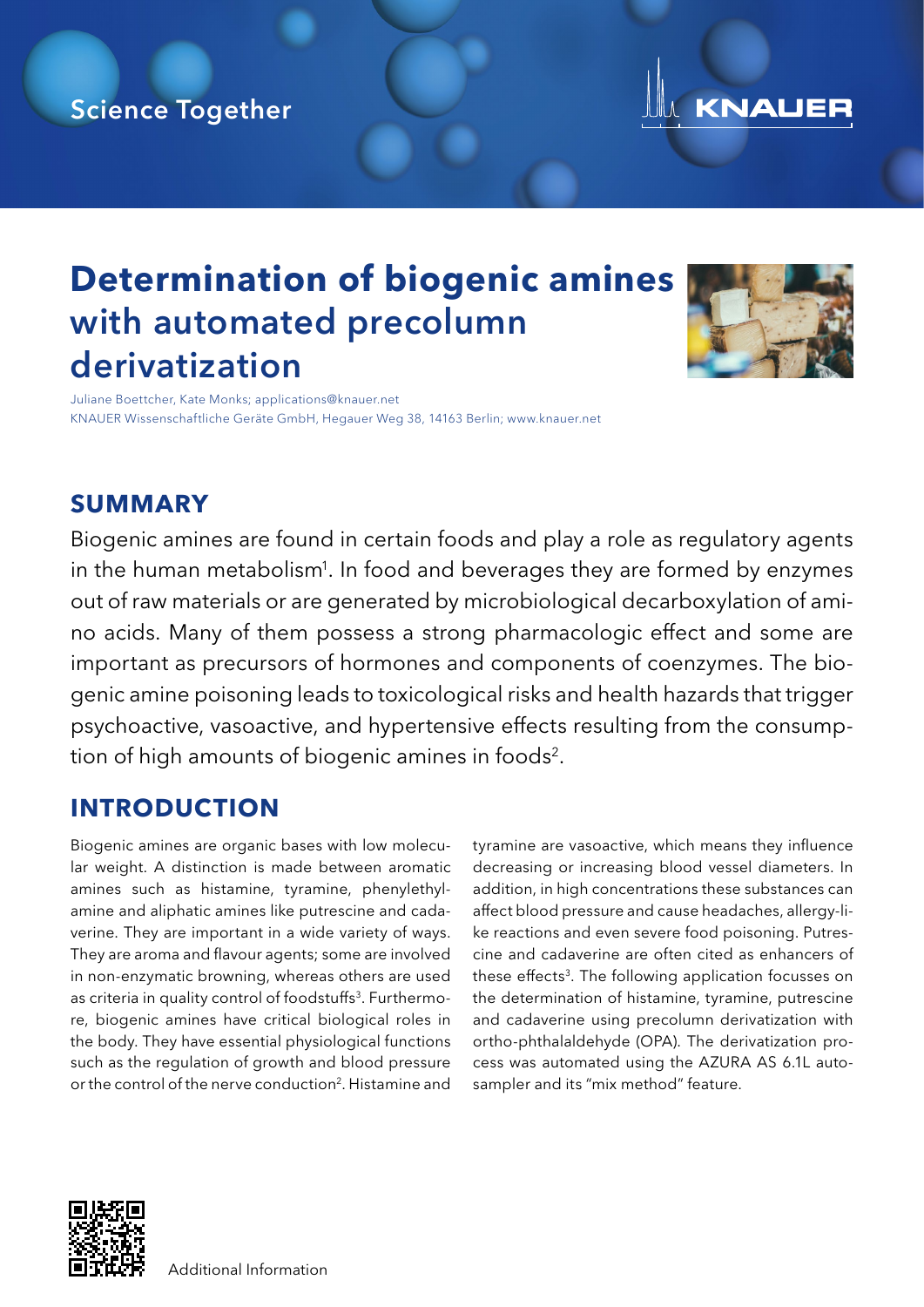# Determination of biogenic amines with automated precolumn derivatization

#### **RESULTS**

First the substances were measured as single standards for identification. Then a mixed standard of tyramine, histamine, putrescine and cadaverine was used. The precolumn derivatization of the standard was performed using the mixed method option of the configured autosampler but can as well be carried out manually. Fig. 1 shows the analysis of the mixed amine standard at a concentration of 42 mg/kg for histamine, tyramine, putrescine and 64 mg/kg for cadaverine. A blank with water was measured to confirm, that the first detected peak is caused due to precolumn derivatization.



Fig. 1 Mixed amine standard.1 - derivatization peak, 2 - histamine, 3 - tyramine, 4 - putrescine, 5 - cadaverine.

Fig. 2 shows the measurement of the derivatized blank. Based on the measurement at a concentration of 10 mg/kg for histamine, tyramine, putrescine and

| Tab. 2 Relative standard deviation for area and retention time $(n=5)$ |  |
|------------------------------------------------------------------------|--|
|------------------------------------------------------------------------|--|

16 mg/kg for cadaverine, the limit of detection (LOD) and limit of quantification (LOQ) of the method was calculated.



Fig. 2 Chromatogram of derivatized blank (water). 1 - derivatization peak.

Tab. 1 summarizes the calculated values for these parameters. For LOD a signal-to-noise ratio of S/N=3 was taken as basis and S/N=10 for LOQ. Furthermore, the reproducibility was checked by performing multiple measurements. Tab. 2 summarizes the relative standard deviation (%RSD) for evaluation of the parameter retention time and peak area.

#### Tab. 1 LOD and LOQ values for amines

|            | $LOD$ [mg/kg] | $LOQ$ [mg/kg] |
|------------|---------------|---------------|
| histamine  | 0.28          | 0.93          |
| tyramine   | 0.15          | 0.50          |
| putrescine | 0.13          | 0.44          |
| cadaverine | 0.10          | 0.33          |

| Area [mAU.s]               | Rep 1    | Rep 2    | Rep 3    | Rep 4    | Rep 5    | Mean     | RSD%  |
|----------------------------|----------|----------|----------|----------|----------|----------|-------|
| histamin                   | 1485.502 | 1504.722 | 1487.193 | 1478.000 | 1476.772 | 1486.438 | 0.67  |
| tyramin                    | 1461.657 | 1463.140 | 1461.513 | 1453.767 | 1453.292 | 1458.674 | 0.29  |
| putrescin                  | 2115.141 | 2090.665 | 2132.075 | 2106.201 | 2095.404 | 2101.263 | 0.70  |
| cadaverin                  | 5150.474 | 5049.993 | 5038.044 | 5066.948 | 5085.094 | 5078.111 | 0.78  |
| Retention time [min] Rep 1 |          | Rep 2    | Rep 3    | Rep 4    | Rep 5    | Mean     | RSD % |
| histamin                   | 11.487   | 11.491   | 11.484   | 11.483   | 11.487   | 11.486   | 0.02  |
| tyramin                    | 15.289   | 15.288   | 15.281   | 15.278   | 15.280   | 15.283   | 0.03  |
| putrescin                  | 18.917   | 18.914   | 18.907   | 18.903   | 18.907   | 18.910   | 0.03  |
| cadaverin                  | 19.858   | 19.855   | 19.848   | 19.845   | 19.848   | 19.851   | 0.02  |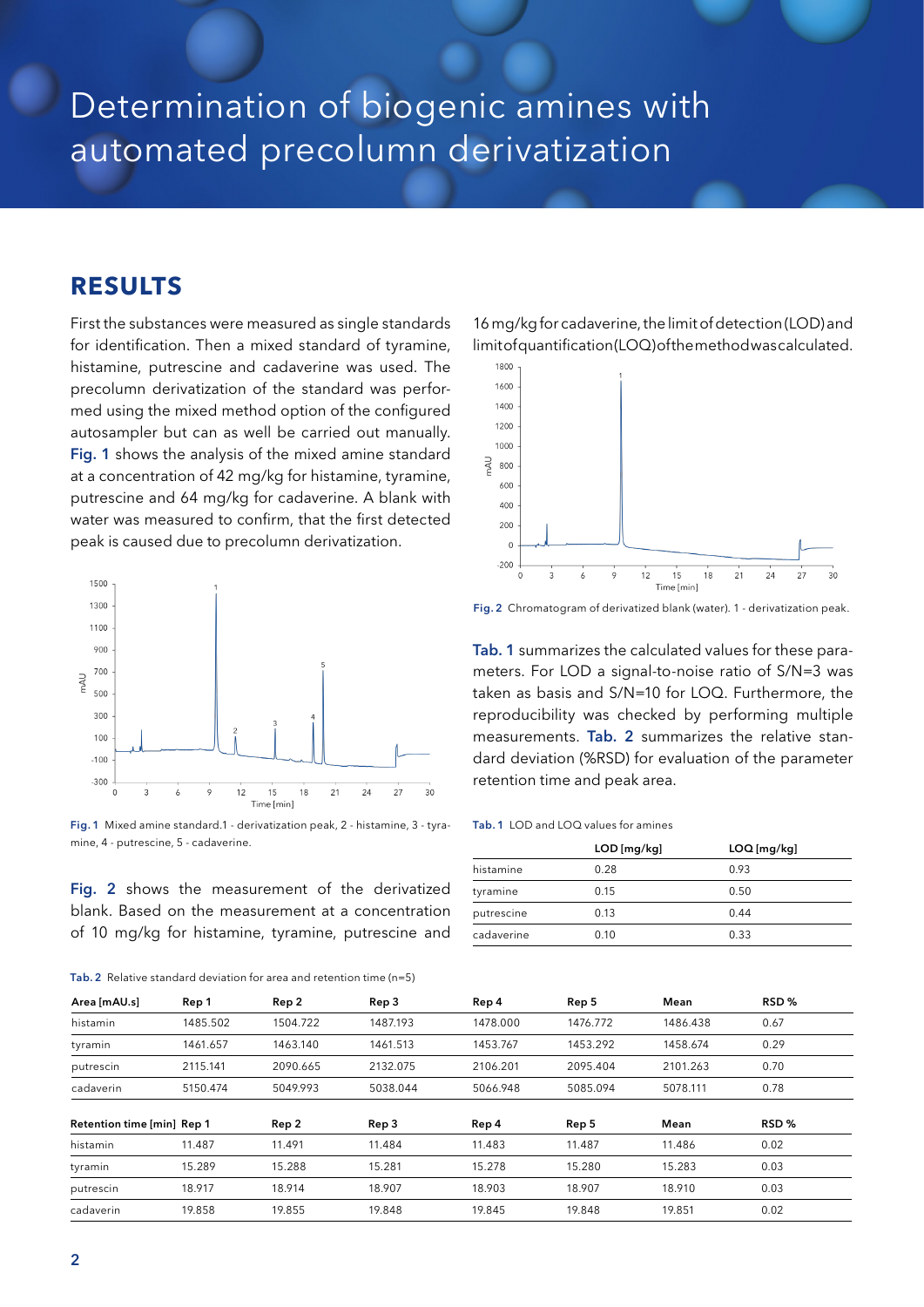# **KNAUER**

### **SAMPLE PREPARATIONS**

All standards were dissolved in deionized water. The precolumn derivatization was performed using the "mix methods" option of the AZURA AS 6.1L autosampler. It can also be carried out manually but to ensure repeatable results the use of the autosampler is recommended. For derivatization two solutions were prepared.

**Borate buffer**: 0.5 M sodium tetraborate solution adjusted to pH 9.2.

OPA-reagent: 100 mg OPA were weighed in an appropriate vessel. Then add 9 mL of methanol and 1 mL of the borate buffer. After the complete dissolution of OPA, 100 µL mercaptoethanol were added.

### **DERIVATIZATION PROTOCOL**

Provide 350 µL of sample/standard in an autosampler vial. Add 100 µL of borate buffer (A) and mix thoroughly. Add 100 µL of the OPA reagent (B) and mix again. Wait for two minutes. Inject 1-10 µL of the derivatized sample. Fig. 3 and Fig. 4 show screenshots of the autosampler mix methods setup. In advance a position of the reagents A and B must be chosen (Fig. 4).



Fig. 4 Exemplarily tray positions for reagents A and B using the 84+3 autosampler tray.

## **CONCLUSION**

The developed method is very robust, including the automated derivatization procedure. As seen in Tab. 2, the achieved results for area are below 1% RSD. Also, the values for retention time are reproducible and do not exceed 0.05% relative standard deviation. All peaks are baseline separated and show a resolution > 6, which is an advantage concerning disturbing matrix effects. Referring to "Commission Regulation (EU) No 1019/2013 of 23 October 2013 amending Annex I to Regulation (EC) No 2073/2005 as regards histamine in fishery products"4 the maximum residue level (MRL) for histamine is set to 400 mg/kg. The calculated values for LOD and LOQ (0.28 mg/kg and 0.93 mg/kg) are far below MRL, which makes the applied method also suitable for food and quality control.